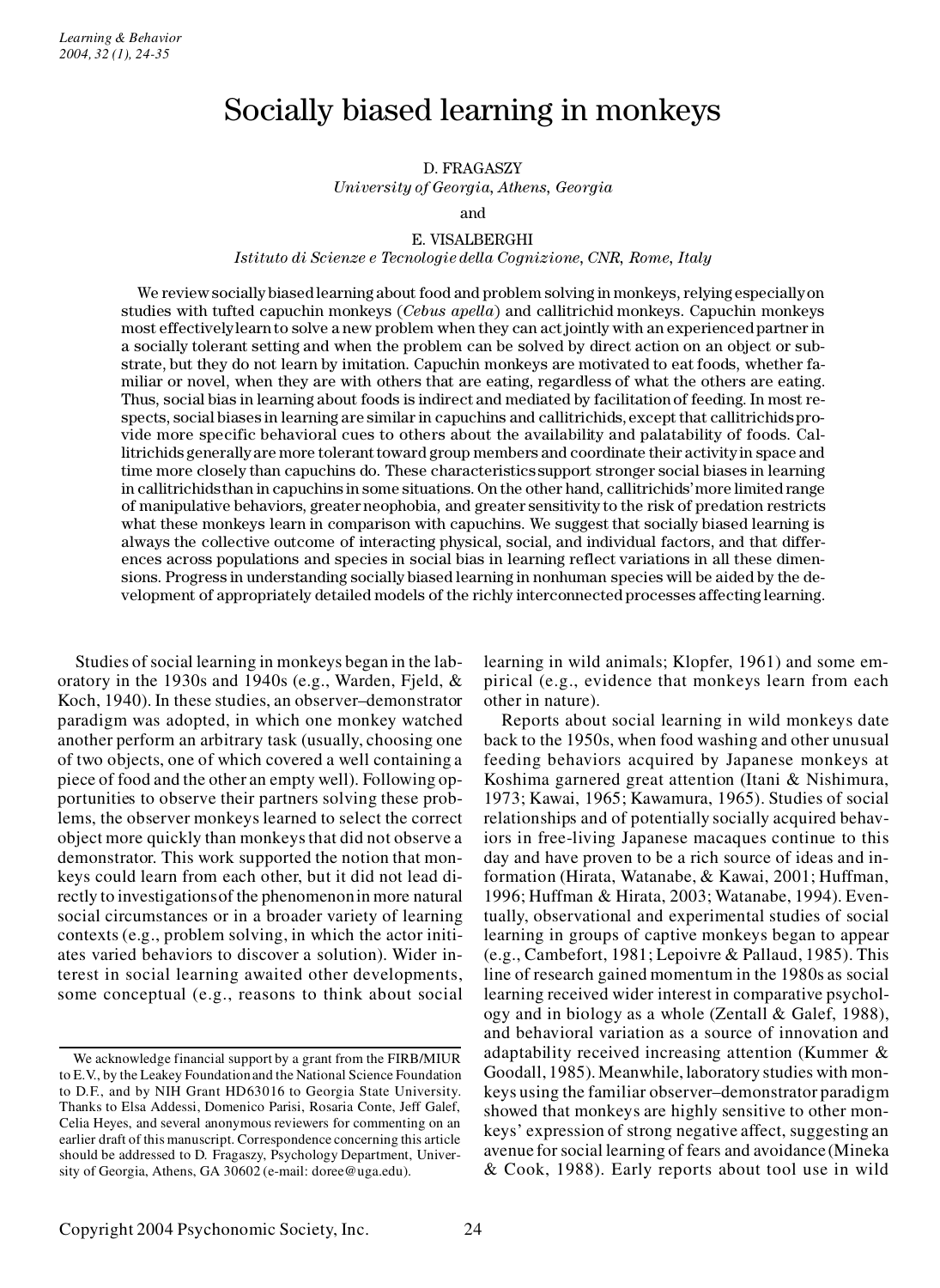chimpanzees (Goodall, 1964; McGrew, 1974; McGrew & Tutin, 1973), coupled with reports of imitation in a human-reared chimpanzee (Hayes & Hayes, 1952), fueled interest in the possibility that monkeys and apes might learn innovative behaviors, such as the use of tools and other skills, through imitation or a related process.

## **Looking for Imitation**

Unlike all other monkeys, capuchins readily use tools (Fragaszy, Visalberghi, & Fedigan, 2004; Visalberghi, 1990). When we began our collaboration about 20 years ago, we did not know whether capuchins could learn something quite specific from each other about how to use an object as a tool, whether social context might exert some less specific influence on activity that could promote learning and behavioral convergence, or whether social factors were of little importance. At that time, the view that monkeys were able to learn new behaviors or solve problems through imitation was widespread among our colleagues as well as among laymen (Visalberghi & Fragaszy, 1990a). Thus, we embarked on a research program to clarify how social context affected individual capuchins' discovery of how to use an object as a tool.

In our first collaborative study (Fragaszy & Visalberghi, 1989), we presented two different food-providing apparatuses to two groups of monkeys. One apparatus functioned like a vending machine: When a rod chained to the apparatus was inserted far enough into a transparent tube, a small quantity of sunflower seeds fell into a cup below the tube. The other apparatus was a wooden platform with several walnuts glued into holes so that only the tops of the shells were exposed. A hexagonal steel nut (with an open center, threaded to fit a bolt) that the monkeys could hold easily with one hand was tied to the platform. The monkeys could open the walnuts by pounding on them with the steel nut. Several monkeys in each group learned to solve these problems. However, analyzing when each animal interacted with the apparatus, what it did, with what companion(s), and the order in which individualssolved the tasks did not enable us to pinpoint any necessary role of social influence or to identify a common effect of social influence for all individuals. Instead, we found a far more complicated picture. Those monkeys that solved the problems explored the apparatus most often while alone. Some monkeys hung around the apparatus to collect bits of food provided by others, and these monkeys did not learn to solve the problems themselves. Some approached the apparatus only briefly when others who were usually there moved away; a few of these peripheralized individuals still managed to use the tools successfully once or twice. In short, social context exerted a complex and sometimes inhibitory influence on individual activity and a differential influence on each individual. We concluded that capuchins did not learn about specific instrumental relations (i.e., how to use a tool) by observation, but they did quickly learn the relationship between another's actions at the apparatus and the appearance of food (hence,

the value of scrounging). This study made us far more skeptical about the probability that monkeys learned new behaviors, or how to solve problems, by imitation (Visalberghi & Fragaszy, 1990a).

In another attempt to assess imitation in a tool-using task, Visalberghi (1993) presented capuchin monkeys with sticks and a baited tube. Three of the 6 capuchins tested spontaneously solved the task within 2 h of presentation. Despite their interest in the food in the tube and sustained manipulation of the sticks, the other 3 capuchins (1 adult and 2 juveniles) did not use the sticks as tools to push out the food even after many trials. To assess how the model's actions might influence their behavior, these 3 monkeys were presented with the tube task again in what we called "lessons." During the lessons, they had the opportunity to watch capuchin models insert the stick into the tube and push out the reward. The three "pupils" witnessed 57, 75, and 75 solutions, respectively. To make a long story short, these capuchins contacted the tube with the stick significantly more often during and after the lessons than before the lessons. Nevertheless, after watching the models, none of them solved the problem (Figure 1), nor did they improve the orientation of the stick in relation to the opening of the tube. Analysis of the videos taken during the lessons revealed that they did not look selectively at the actions of the model while it solved the problem in comparison with other periods (i.e., during insertion of the stick in the tube and pushing the reward vs. during holding the stick and eating the reward). The monkeys clearly did not imitate the model.

Following these failures to demonstrate imitation in capuchin monkeys, we tried a different paradigm, suggested by Tomasello, Kruger, and Ratner's (1993) hypothesis that human-reared apes are better able to attend to and copy a human model than are apes reared by other apes. Custance, Whiten, and Bard (1995) showed that young nursery-reared chimpanzees could reproduce some actions demonstrated by a familiar human companion, replicating in part the classic report by Hayes and Hayes (1952). Inspired by these ideas, and in a partial replication and extension of Custance et al.'s (1995) study with chimpanzees, Fragaszy and colleagues (Fragaszy, Deputte, Hemery, & Johnson, 1998; Hemery, Fragaszy, & Deputte, 1998) tested 3 young (4.5-year-old) capuchins raised in human homes. The capuchins were first trained to match familiar (i.e., species-typical) actions, on their bodies or with objects, when a familiar human demonstrator performed the actions on her own body or with identical objects. For the actions including an object, the human demonstrator handled in a distinctive way one object of a set of eight on a tray (for example, unzipping a zipper or opening a hinged wooden "book") or combined one object with another (for example, placing a stick into a hollow cylinder). The experimental objects were scaled to an appropriate size so that the monkeys could manipulate them easily. The sessions were videotaped. Several forms of data were col-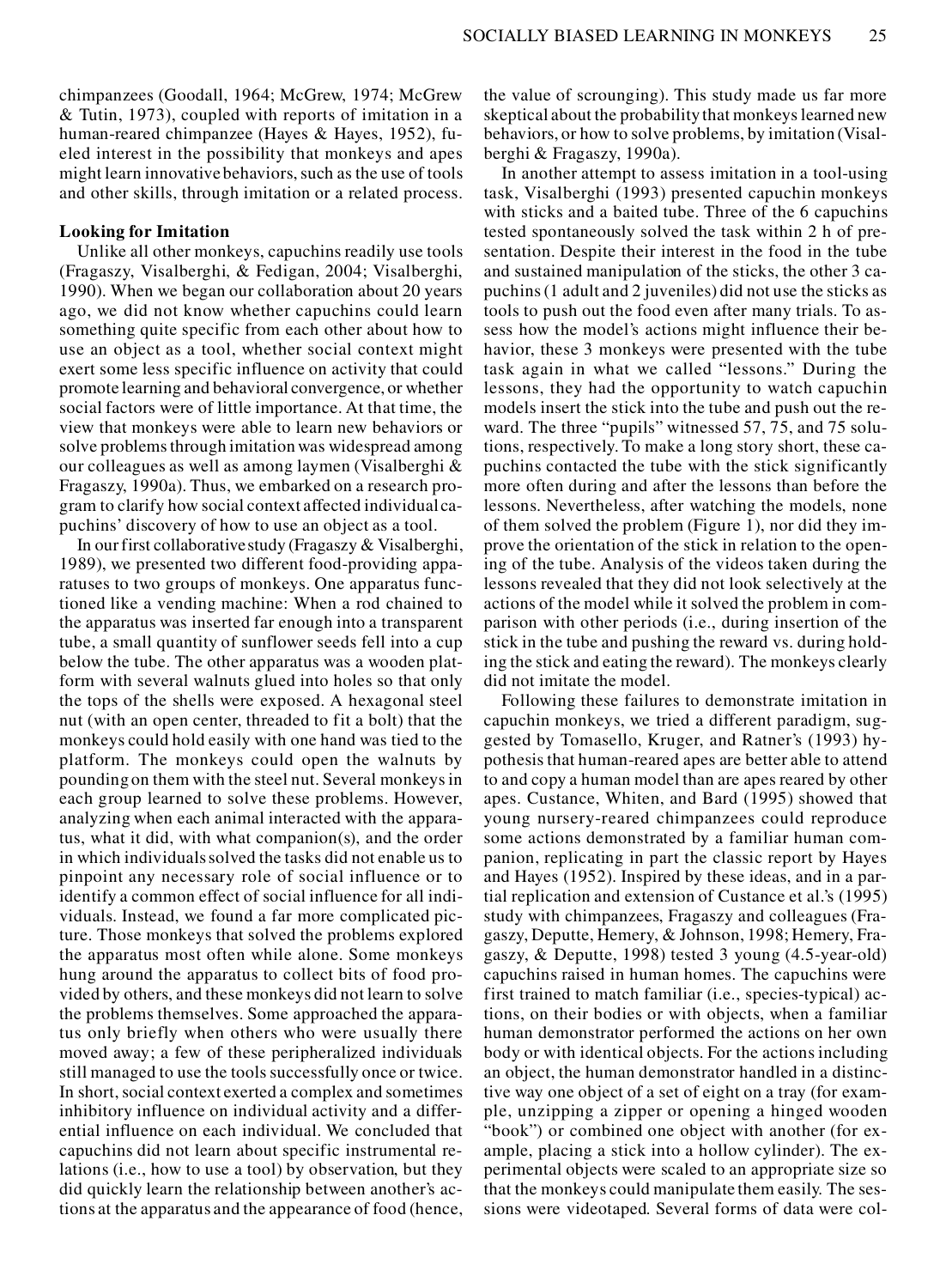

**Figure 1. The capuchin monkey on the left, which does not know how to use a stick to push the peanut out of the tube, attentively observes another monkey solve the task. Despite having observed many solutions, the observer did not succeed when she acted with the stick herself.**

lected from the videotapes by an observer familiar with the test protocol. Two capuchins contacted the same ob $ject(s)$  contacted by the human following 60% of the demonstrations; the third monkey did so following 30% of the demonstrations. However, they unambiguously matched the demonstrator's *action* in only a small percentage of trials (20%, 11%, and 4.3%, respectively). For the two better subjects, level of matching was better when they were more attentive to the demonstration and for those actions that involved contacting an object (e.g., opening a book) and combining an object with another object or surface (e.g., putting a stick into a cylinder) than for actions on the body (e.g., touching the arm).

The best performer proceeded to a new phase of testing, in which novel actions were interspersed with familiar ones in a 1:4 ratio. The monkey's scores for visual attention to the demonstrator's actions, contacting the objects the demonstrator had contacted, and performance of the familiar actions were maintained in this phase at the rates evident at the end of the training sessions. The subject responded as quickly to demonstrations of novel actions as to those of familiar actions and performed some action on nearly all trials (88%). However, two scorers blind to the demonstrated novel actions judged the subject to have matched the action on only 3 of 24 trials (12.5%). The matched actions included turning a screw with a screwdriver, putting one notched block across another, and turning a crank handle. Even in these cases, the blocks were not fully aligned, and the subject did not move the crank or the screw the same distance or the same number of rotations as the demonstrator did. The rate of matching the novel actions (all of which involved repositioning an object), although above zero, is half that of matching familiar actions, which was modest to begin with (see Visalberghi & Fragaszy, 2002, for further details).

Intensive and prolonged interaction with humans (during early life and in the course of extended training to respond to verbal commands issued by humans) seems to affect capuchins' visual attention to humans and to enhance their interest in the objects that a human touches (Hervé & Deputte, 1993). These perceptual tendencies may increase the monkeys' probability of matching object movements. However, such experience does not seem to lead to enhanced ability to match *action*.

These findings are similar in substance to those reported by Custance, Whiten, and Fredman (1999) with a larger number of hand-reared capuchin monkeys. These investigators used a two-action design in which a demonstrator took two distinctive actions on an object; each group of subjects saw just one of the two actions. Custance et al. (1999) examined whether the monkeys would perform the actions they had seen performed by a human demonstrator more frequently than the actions that they had not seen. The task consisted of opening a transparent box containing a food reward; the box was closed by a barrel latch or by a bolt latch. Each latch could be opened with two techniques, each consisting of two related actions. Eleven subjects saw their familiar caretaker acting on the latches to open the box. In the barrel latch task, half of the subjects saw a pin at the front of the box being *turned* several times and then a handle being *turned*; the other half saw the pin being *spun* and then the handle being *pulled*. In the bolt latch task, half of the subjects saw two rods at the top of the box being *poked*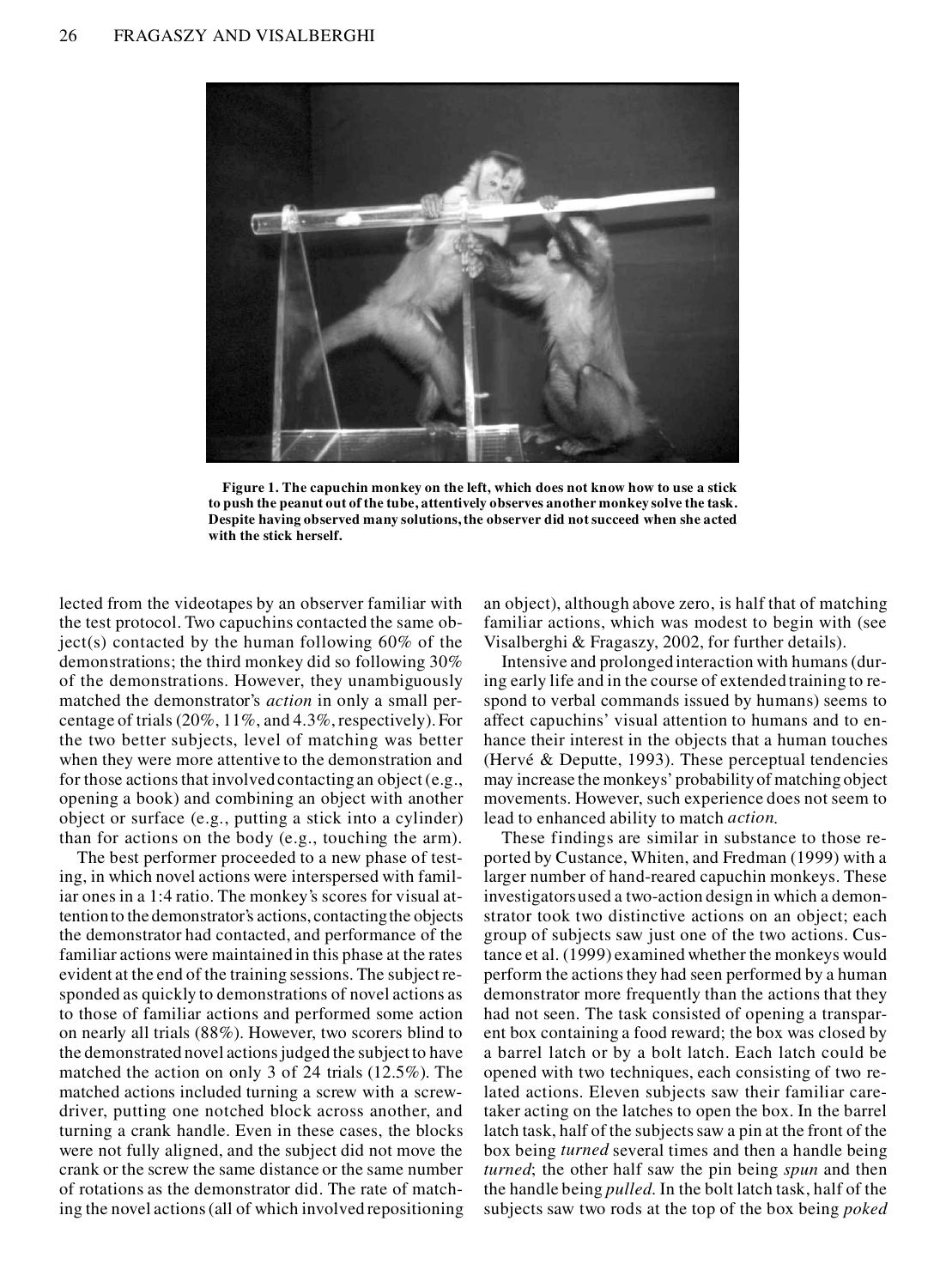and *pushed*; the other half saw the rods being *twisted* and *pulled*.

The monkeys used the demonstrated technique and the nondemonstrated technique with the barrel latch at equivalent frequencies, and the human scorers were unable to infer reliably which technique the monkeys had seen demonstrated. Similarly, the monkeys used the two techniques for the bolt latch at equivalent frequencies. However, for this object, the human scorers were able to infer reliably which technique the monkeys had seen demonstrated. Custance et al. (1999) therefore analyzed the directions in which the rod was acted upon and from which it was removed (back vs. front, respectively) for the bolt latch. They found that their experimental groups differed in the frequencies with which they (1) pulled the rod from the front or the back side of the box, (2) pushed the rod from the front side of the box (but not from the back side), and (3) removed the rod from the front or the back side of the box. These actions are partially dependent on one another: If a monkey pushes the rod from the front of the box, it is likely to pull it and remove it from the back of the box**.** The spatial features of the monkeys' actions (i.e., whether they occurred in the front or the back of the box) appear likely to have been the cues that allowed the naive human scorers to discriminate between the two experimental groups of capuchins.

Custance et al. (1999) label the phenomenon of reproducing the direction of the rods' movement "object movement re-enactment." The notion that the monkeys acted to move an object at the front or at the back of the box (the side on which they had seen the rod moved by the human model) is plausible and consistent with the low level of matching object movements that Fragaszy et al. (1998) observed in the hand-reared monkey exposed to novel actions. Recall that the capuchin in Fragaszy et al.'s (1998) study did not match, even partially, novel actions that did not involve moving an object, nor those that involved an action directed to its own body. (Custance et al., 1999, did not include actions with objects in their list of modeled acts.) In sum, both of the studies carried out with hand-reared capuchins suggest that capuchins that are attentive to human demonstrators seem able to capture some of the spatial relations about objects from the humans' actions with those objects.

Whereas capuchin monkeys had the most trouble matching actions involving the body, 2 young chimpanzees in Custance et al.'s (1995) study were able to match, to a moderate degree, a considerable proportion (38%) of novel actions involving only the body (e.g., touching the nose or clapping hands) or a substrate (e.g., slapping the floor). Adult chimpanzees were better able to match a novel action if the action involved orienting an object toward something else (another object, the substrate, or the subject's own body) than if it involved manipulatingthe single object alone (Myowa-Yamakoshi & Matsuzawa, 1999). In the latter study, directionality of the object's movement was a more salient cue for the subjects than the demonstrator's bodily movements.

Myowa-Yamakoshi and Matsuzawa (2000) also showed that chimpanzees reproduced the directional movement of the object during solution of a manipulative problem that they had seen a familiar human solve. Thus, it seems that capuchin monkeys and chimpanzeesshare a perceptual bias to notice directional movement of objects more than movement of another actor's arms or hands. In at least some situations, objects stay in their new positions for a longer duration than the movements that put them there, affording more time for observers to perceive and remember them in the new location. Perhaps this temporal property supports the capuchins' and chimpanzees' better abilities at matching direction of object movement and object positions than at matching movements of an animate actor.

Note that other perceptual biases may also contribute to behavioral matching and that these biases may be differentially present across species. Voelkl and Huber (2000) showed that marmosets that had viewed another marmoset opening a small container by pulling with hands and mouth were more likely to use the mouth than were marmosets that had seen the other using only its hands to open the same container. Apparently, marmosets are more likely to use the same body part as a demonstrator used during action on a novel object.

This aspect of behavioral convergence has not been examined explicitly in capuchins or in other primate genera, but it seems of general significance to social influence on action and may link studies in this domain with recent discoveries of *mirror neurons* (neurons in premotor cortex that respond to the sight of action with a particular body part performed by the individual as well as by others; Ferrari, Gallese, Rizzolatti, & Fogassi, 2003; Gallese, Fadiga, Fogassi, & Rizzolatti, 1996; Rizzolatti, Fadiga, Gallese, & Fogassi, 1996). The relation between mirror neurons and socially biased action is likely to receive much attention in the future.

# **Looking for Social Influences Supporting Learning of Novel Behavior—Food Washing**

Like many other primatologists, we were inspired by the long-term studies carried out by Itani, Kawai, and others on Japanese macaques (*Macaca fuscata*) living in Koshima, studies that continue to this day (see above). In the1960s, these monkeys became famous as an example (in fact, the only example) of "protoculture" among monkeys. About 50 years ago, researchers began to give sweet potatoes on a regular basis to a group of monkeys at a sandy beach on the small islet. At that time, sweet potatoes were a new kind of food for these monkeys. One individual began to take her potato to shallow water and to rub it in the water with her hand(s), a behavior not seen before at Koshima with any food. Other members of her social group slowly began to do roughly the same over a period spanning several years. Over time, a variety of actions combining potatoes and water could be distinguished, and individuals performed them differentially (Hirata et al., 2001). These behaviors are collectively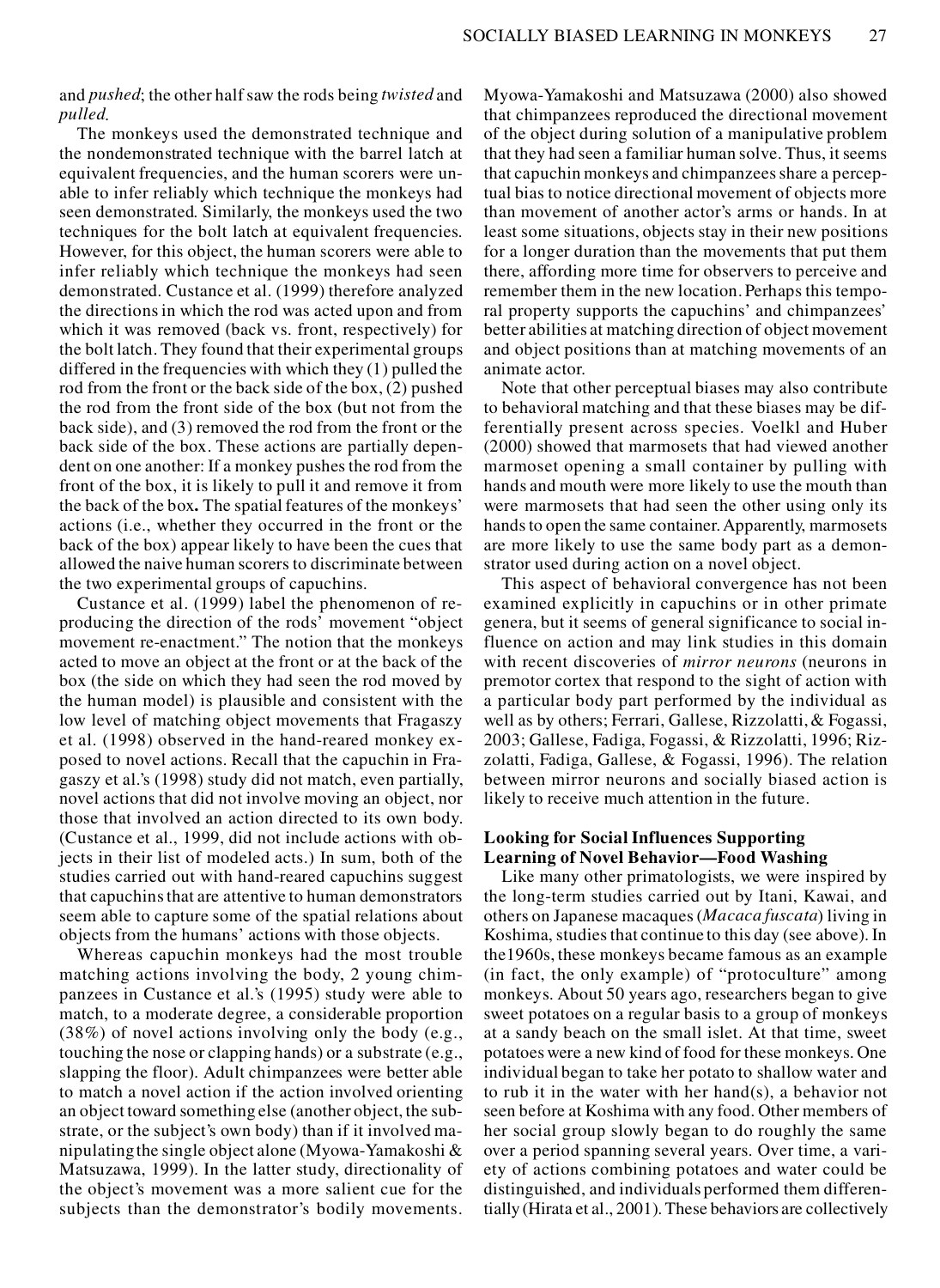identified as *potato washing*. Most researchers found the sequence of events (discovery, spread, and elaboration of washing) at Koshima compelling evidence that socially biased learning in some form played a pivotal role in the process. The story of potato washing is powerful in part because washing seems an unlikely action for monkeys. But is it really? How likely are monkeys to dip objects into water, and how important for the spread of this behavior is a supportive social context? These questions prompted us to do an experimental study of food washing with captive monkeys (Visalberghi & Fragaszy, 1990b).

We presented small groups of capuchin monkeys (*C.*  $apella$ ;  $N = 5$ ) and crab-eating macaques (*M. fascicularis*;  $N = 4$ ) with basins of water on the floor of their home cages and pieces of cut fruit coated in sand. The monkeys were first familiarized with the pan of water for a few hours on the days before testing. All 5 capuchins and 3 of the 4 macaques began to place the sandy fruit in the water within 2 h of exposure to the fruit and water together. The species differed in the details of their interactions with the water in interesting ways: The macaques ran into and through the basin of water with apparent great pleasure, and the fruit they were holding at the time got wet in the process. Capuchins, in contrast, stayed outside the basin and placed the fruit (and many other objects available in their cage) into it more deliberately. The net result was the same, however: Sand came off the fruit and it became more appealing to the monkeys to eat it.

Our findings suggest that individual exploratory behavior toward objects, coupled with attraction to standing water, made the behavioral pattern identified as food washing extremely probable in our crab-eating macaques. Social processes were not central to the macaques' behavior with food and water, although the social context did contribute generally to high levels of playful behavior. These processes were also evident in capuchins, but to a lesser degree. Given our findings, we are inclined to reverse the usual questions about potato washing by the macaques at Koshima: What elements in the normal social context, the physical setting, and the manner of presenting potatoes inhibited many monkeys at Koshima from taking the potatoes to nearby water? Why did it take years instead of days for others to adopt the same behavior, and why is it that some never did? Potential answers to these questions should become clear as we discuss the range of factors affecting the probability that monkeys will come to do what others around them do.

# **Juveniles Learning to Use Tools**

Taking a developmental slant on the problem of social learning, Fragaszy, Vitale, and Ritchie (1994) looked at how 9 juvenile tufted capuchins in captive groups acquired a specific skill in two different social settings. In one case, the juveniles encountered a task in the company of other juveniles or on their own, but away from adults, in a wire mesh enclosure (hereafter, a crèche) that the young animals could enter and leave at will. In the other case, the juveniles encountered a task in the com-

pany of proficient adults in the home cage. In each test session, a group received one kind of task (to dip with sticks for syrup or to pound open walnuts fixed to a surface). Several adults in each group were proficient at both of these tasks, but the tasks were novel for the youngest members of the group (those 2 years old and younger). The expectationwas that if the activity of adults supports learning by naive individuals, then youngsters should acquire skills more readily when adults are acting proficiently than they would when they are encountering the same challenges on their own.

The findings provided little support for this prediction. The juveniles were more likely to contact an apparatus at times when the adults also had one. When an apparatus was present at both sites, 4 juveniles (13–22 months old) used the group site more, and the other 4 juveniles (19– 31 months old) used the crèche site more (1 juvenile had learned to solve the problems in baseline sessions; her data were excluded from this analysis). Five juveniles learned to solve one or both of the problems during test sessions. However, being copresent at the apparatus with proficient adults was not associated with learning to use the tools, and no juvenile in the crèche closely monitored adults' actions, nor did any juvenile exhibit any form of behavioral matching at the time the adults were active. The younger animals were more likely to be copresent with an adult, but the older animals were more likely to learn to use the tools. Thus, age and individual practice were better predictors of learning to use the tool than time spent at the adult apparatus or exploring any apparatus at the same time as the adults.

Overall, this study indicated that juveniles are stimulated to explore when adults are active, but they do not gain a strong benefit from being around proficient adults in learning to use an object as a tool. Zuberbühler, Gygax, Harley, and Kummer (1996) report similar findings with captive long-tailed macaques: The dominant adult male in the group spontaneously began to use sticks to sweep in objects from out of reach on the other side of the wire mesh exterior of the enclosure. After they noticed his skill, researchers provided fruit outside and sticks inside the enclosure on a regular basis. The other macaques manipulated bits of wood more frequently when the proficient male was busy sweeping in fruit, but they did not orient their held objects to their targets outside of the enclosure, nor did they select bits of wood that would be suitable for use as a rake—they picked up and handled pieces of bark, for example. While the tool user was using a stick to sweep in objects, the others sat behind or nearby, busily manipulating their own bits of wood, apparently to no particular effect. However, after many months, a few other males in the group began to use sticks to sweep in objects. Zuberbühler et al. conclude that stimulus enhancement may have contributed to their discovery and that the original tool user (the alpha male) may have had greater salience for males in his group than for females. Indeed, the second monkey to learn to use a rake tool, a young male, had a long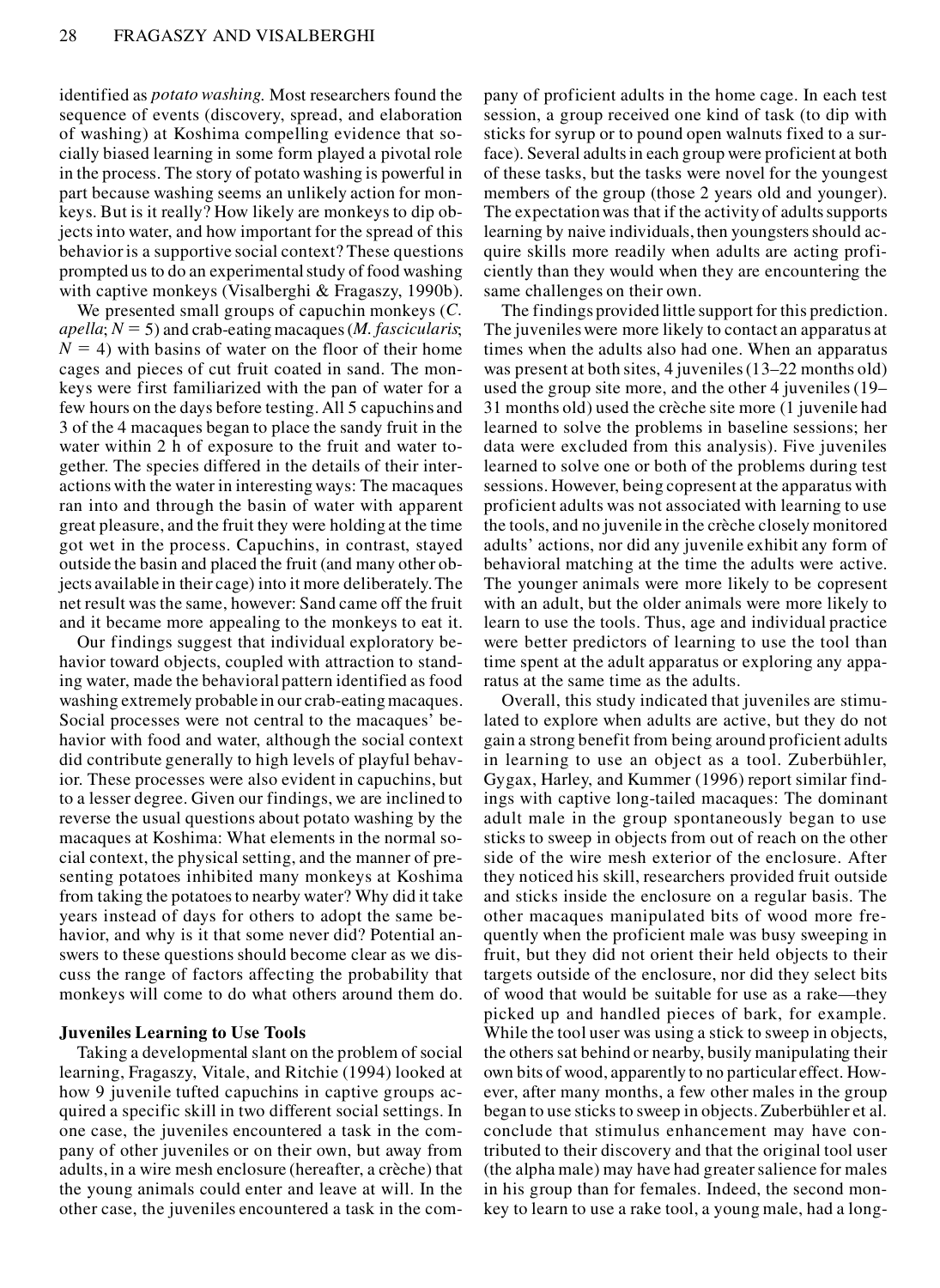term, strongly affiliative relationship with the original tool user. This case fits well the model for directed social learning proposed by Coussi-Korbel and Fragaszy (1995), which highlighted the supporting role of social affiliation and tolerance between expert and learner in fostering learning by individualsin the presence of particular others.

## **Juveniles Learning to Operate a Dispenser**

Perhaps learning to use a tool is so challenging for capuchins that this kind of task reduces the probability of wide success among group members. If this is the case, presenting other kinds of tasks would be a more effective strategy for finding social contributions to acquisition of skill in experimental studies of problem solving. Fragaszy, Landau, and Leighty (2001, 2002) presented simpler manipulative problems to 20 juvenile  $(< 2$ -year-old) capuchin monkeys living in two captive groups. In the first phase of the experiment, the youngsters encountered an apparatus containing juice in a crèche that the adults could not enter but that the juveniles could enter and exit at will. The youngsters could obtain juice in two ways: by putting a finger into a small opening and turning a small, scalloped wheel that passed through a reservoir filled with juice, or by pushing a lever down and releasing it for a pulse of juice. Although there were a few ambiguous, isolated solutions, none of the juveniles solved the task in the crèche using either method in 20 half-hour sessions. Immediately thereafter, Fragaszy et al. (2001, 2002) presented the same apparatus to each of the two groups for 22 half-hour sessions at two locations: in the crèche with both solutions enabled, and in the group enclosure with either the lever (Group 1) or the finger wheel (Group 2) enabled. Most of the adults learned to obtain juice within these sessions. In Group 1, in which the juveniles could be near adults demonstrating the lever solution, 4 of the 6 youngsters solved the lever task, but only 2 youngsters used the finger wheel in the crèche, where they had no demonstrators (except, eventually, each other). In Group 2, 9 of the 14 youngsters routinely used the finger wheel—the solution demonstrated by the adults in that group—but only 2 used the lever in the crèche (see Table 1). Thus, immature animals did not manage to solve these tasks on their own, but they did

**Table 1 Number of Juvenile Capuchin Monkeys (6–24 Months Old) Obtaining Juice in One of Two Ways When Adults in Their Groups Modeled One Solution** 

|       |           | Solution   |              |
|-------|-----------|------------|--------------|
| Group | Age Class | Wheel      | Lever        |
|       | Adults    | NA         | 5 of 6       |
|       | Juveniles | $2$ of 6   | 4 of 6       |
| 2     | Adults    | 5 of 5     | NA           |
|       | Juveniles | 9 of $14*$ | $2$ of $14*$ |

Note—Data were collected during twelve 30-min sessions, when both solutions were available to the juveniles. \*Significant withingroup difference by juveniles in solution of wheel task versus solution of lever task ( $p < .05$ , Fisher's exact test).

learn to do so when they had adult models and, moreover, they tended to adopt the solution style of adults in their groups.

Fragaszy et al.'s (2002) study, like those of Visalberghi (1993), Fragaszy et al. (1994), and Zuberbühler et al. (1996), suggests that adults' activity with an object particularly stimulates younger animals' activity with similar objects. In Fragaszy et al.'s (2002) study, manipulating objects directly was sufficient for the naive individuals to achieve the goal (obtaining juice). This is the normal situation in natural settings, in which monkeys act directly on objects enclosing or bearing food. It seems likely that social enhancement of exploratory activity with specific objects or substrates, particularly in socially tolerant settings, is an important aid to youngsters learning how to access and process difficult foods. In particularly tolerant settings, young individuals may coact with others, and this seems a powerful aid to learning to solve a mechanical problem, such as how to open a container or how to perform direct insertion (Westergaard & Fragaszy, 1987; see Coussi-Korbel & Fragaszy, 1995).

#### **Learning About Food With Others**

Capuchin monkeys are moderately neophobic toward potential new foods (Visalberghi & Fragaszy, 1995; Visalberghi, Janson, & Agostini, 2003). If social context aids naive monkeys in learning about a novel food, capuchins should be a promising genus in which to study the phenomenon because they show marked tolerance toward each other during feeding. Particularly in captive situations, individual capuchins routinely sit near each other while feeding, and they frequently closely attend to the foods others are eating; these characteristics are especially evident in young animals (Fragaszy, Feuerstein, & Mitra, 1997; Fragaszy, Visalberghi, & Galloway, 1997). A monkey possessing food routinely allows others to take small bits of the food that it has dropped nearby, and occasionally larger pieces (de Waal, 1997; de Waal, Luttrell, & Canfield, 1993; Fragaszy, Feuerstein, & Mitra, 1997). The strong interest of monkeys in the foods of other monkeys and the frequent transfers of food among individuals give the casual human observer the strong impression that they learn something about the palatability of foods from each other.

Attending to others while they eat a food novel to the viewer could promote acceptance of novel foods in capuchins in at least three ways. The simplest mechanism could be that seeing others eating anything promotes eating by the viewer, without regard to the specific items eaten by the viewer or by others. The second mechanism is more specific: Seeing others eating a new item could promote the spectator's interest in or acceptance of that particular item. A third mechanism, and the most specific, is that naive individuals might attend closely to others' behaviors toward a potential new food before sampling it themselves.

We have the most positive evidence for the first mechanism. For example, satiated capuchins recommence eat-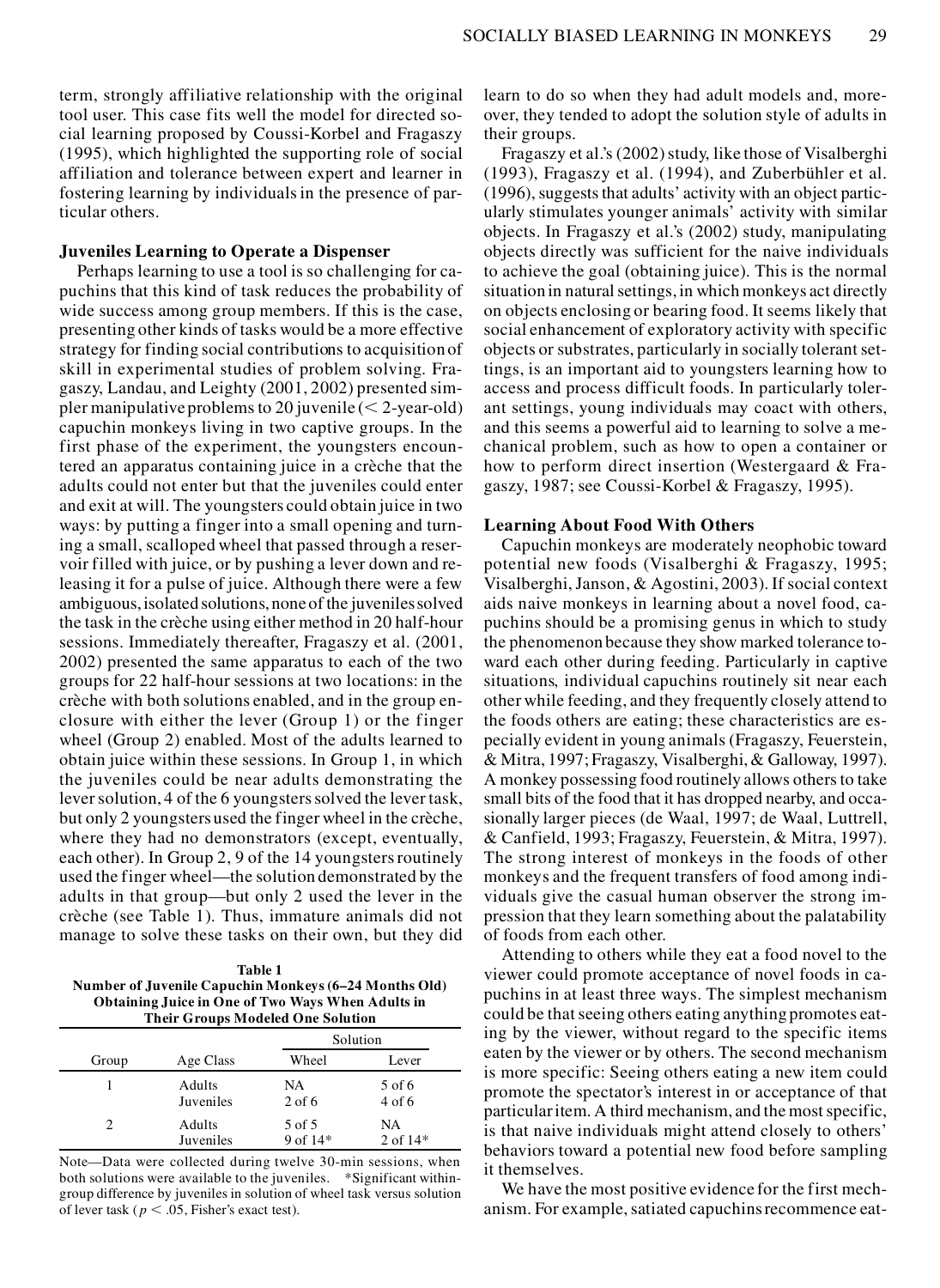ing if familiar individuals begin eating (Galloway, 1998). Monkeys more readily eat novel foods when other monkeys nearby are eating (Galloway, 1998; Visalberghi & Addessi, 2000a; Visalberghi & Fragaszy, 1995) than without group members nearby. In initial presentations of a novel food, other group members that are feeding promote an individual's acceptance of the novel food. Addessi and Visalberghi (2001) evaluated feeding behavior of individual capuchin monkeys encountering a novel food alone, with a partner when only the subject could eat, and when a fellow member of their group was also eating. In the presence of a group member, individuals ate 22% more (by weight) of a novel food than when they were alone. When the group member was present and eating, the individuals ate 64% more than when they encountered the food alone. However, after just a few encounters, consumption of the previously novel food reaches similar levels regardless of whether individuals had previously encountered it alone or with other members of their group (Visalberghi, Valente, & Fragaszy, 1998). Altogether, it is clear that capuchin monkeys can facilitate eating by others when they are eating.

There is also some support for the second mechanism: that seeing others eat promotes interest in the food that the other is eating, especially if the food is novel. Capuchins show interest (inspection at distances of less than 5 cm) in other individuals'novel food far more often than in familiar food (Fragaszy, Visalberghi, & Galloway, 1997). This holds true when a food with a familiar aspect has a novel odor (Drapier, Addessi, & Visalberghi, 2003). Interest in others' novel food is especially evident among immature animals (Fragaszy, Feuerstein, & Mitra, 1997; Fragaszy, Visalberghi, & Galloway, 1997), even though juvenile and infant capuchins in captivity do not display neophobia; they are as likely to eat novel as familiar foods (Fragaszy, Visalberghi, & Galloway, 1997).

We have no evidence of the third mechanism: that capuchins are more likely to accept a specific novel food after seeing others eat that food. Although capuchins pay close attention to others' food, this does not seem to influence what they eat next. Capuchin monkeys consume more of a novel food (as measured by the duration of feeding and by weight of food consumed) when group members are also eating, but the amount (by weight) of food ingested is not affected by whether the observer eats food of the same color or of a strikingly different color than that which the group members are eating (Visalberghi & Addessi, 2000a, 2001; see Galloway, 1998, for the same result with familiar foods of varying colors). A similar finding is obtained if the observer can choose between novel food of two different colors (when the two colors match the colors of the two foods presented to the demonstrator) and the demonstratoris eating only one of them. Even in this experimental setting, when the observer witnesses the demonstrator choosing food of just one color, the observer does not preferentially sample the food with the same color as that chosen by the demonstrator (Addessi & Visalberghi, 2002). Instead, the observer

samples the two novel foods equally. The same finding holds when odor, but not color, varies between the two food sources (Drapier et al., 2003).

Just as capuchins do not rely on others' actions toward novel foods to sample them themselves, they do not rely on others' behavior to assess the current palatability of familiar food (Visalberghi & Addessi, 2000b). In Visalberghi and Addessi's (2000b) study, capuchins, both individually and within their group, encountered familiar palatable food for five sessions, then the same food rendered unpalatable by the addition of white pepper for five sessions, and, finally, the familiar palatable form of the same food again in a final five sessions. Whether tested individually or in a group, capuchins quickly responded to the change in palatability; there was no difference in behavior between those that encountered the altered foods by themselves and those that encountered them in the group.

During this study, as during previous studies concerning acceptance of novel foods by captive capuchin monkeys (Addessi & Visalberghi, 2002; Fragaszy, Visalberghi, & Galloway, 1997; Visalberghi & Addessi, 2000b; Visalberghi & Fragaszy, 1995; Visalberghi et al., 1998), we never observed a more knowledgeable individual attempting to prevent a naive individual from eating unpalatable or novel foods or encouraging a young individual to eat a novel food. In contrast, cotton-top tamarins (*Saguinus oedipus*) living in family groups did avoid palatable foods made unpalatable by the addition of pepper after just one individual in the family had sampled and rejected it (Snowdon & Boe, 2003; see Hikami, 1991, for a related study with macaque mother–infant dyads). Cotton-top tamarins produced highly salient behaviors, vocalizations, and facial expressions when they rejected unpalatable food. Capuchins, in contrast, simply spat out the unpalatable food.

# **Elements Influencing Social Bias on Learning in Capuchin Monkeys**

Overall, the findings of the studies reviewed above illustrate that socially biased learning is always framed within the social and physical setting of behavior and is influenced by the characteristics of the individual, and that all these elements are interrelated. Individual characteristics include behavioral repertoire, general attraction to others, salience of specific partners present at that moment, responsiveness to objects, motivation to engage in new activity, prior experience with the setting, and ongoing experience (e.g., current activities; current internal state). Social elements that bear on an individual's likelihood of learning while with another include the composition of social partners, tolerance of these individuals for the focal learner, the value added to an object or a place by another's actions there and by expressions of affect while performing them (e.g., vocalizations associated with food), and residuals that remain from the others' activity (e.g., bits of food; altered substrates). The physical setting includes the abundance of sites in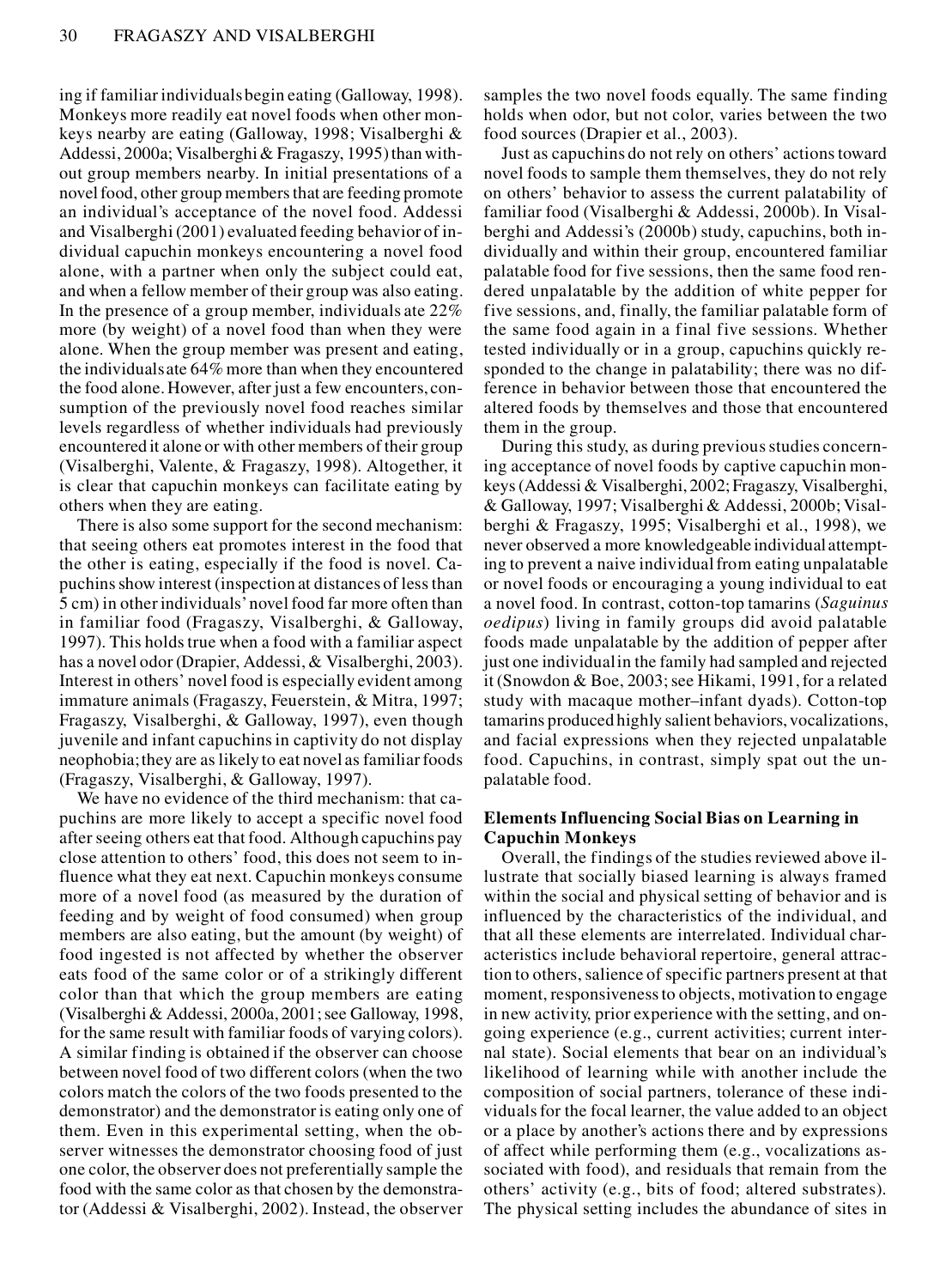which to act, the accessibility of these sites, and so on. The physical setting also affects risks for action. For example, predatory risk pervasively influences the activity of nonhuman primates (Boinski, Treves, & Chapman, 2000); assessment of predatory risk depends on familiarity with the place and with many physical details that one might initially not consider relevant to the issue of social learning (such as the density of foliage cover, ambient acoustics, the elevation of the site, and the variety, position, and abundance of travel routes to and from the site). Monkeys are unlikely to explore a new opportunity for action in a setting in which perceived risk of predation is high. From this ecological perspective, we must look beyond dyadic interactions to understand the course of socially biased learning, whether in natural circumstances or in contrived experimental circumstances. We need an inclusive model of socially biased learning that incorporates individual, social, and physical elements. Network models would be one approach to this problem. We anticipate that modeling studies will assume greater importance in the field of comparative cognition in the next decade.

We see two strong benefits of pursuing modeling of socially biased learning as the outcome of an adaptive network. First, developing and testing models (via both simulations and empirical work) helps move science forward, and there is a clear need for model testing in the area of socially biased learning (Laland & Kendal, 2003). Simulation studies of the formal properties of adaptive networks are a point of advancement for biology as a whole (Bray, 2003; Jasny & Ray, 2003) and, of particular interest in our context, in studies of behavior of group-living animals (Fewell, 2003). Second, network models of socially biased learning can provide a conceptual link with other areas of biology using the same explanatory principles and the same language to describe dynamic biological systems, including (going down a level) the nervous system (e.g., Elman et al., 1996) and (going up a level) the behavior of groups (e.g., Camazine, 2001; Hemelrijk, 2002). As Kamil (1998) suggests, the more links we can make with other areas of biology, the more scientifically vigorous the field of comparative cognition will become.

# **Callitrichid Counterpoint**

Callitrichid monkeys (*Callithrix*), marmosets (*Leontopithecus*), lion tamarins, and tamarins (*Saguinus*) provide a useful comparative counterpoint to capuchins. Callitrichids are small-bodied diurnal monkeys that live in family groups in which all group members participate extensively in caring for offspring (Rylands, 1993). Capuchins, in contrast, are medium-sized monkeys that live in larger groups with multiple breeding females and males. Although capuchins are relatively tolerant toward one another, especially toward young individuals, they do not stay as close to one another as do callitrichids. Overall, callitrichids organize their behavior to a greater extent than do capuchins around the task of maintaining spatial and behavioral cohesion with their social part-

ners. Callitrichids feed on insects and small vertebrates, fruits, and tree sap, with the various genera specializing to some degree in the manner in which these foods are obtained (Dietz, Peres, & Pinder, 1997). Capuchins also feed on animal prey and fruit, but their foraging is distinctive in the extent to which these monkeys extract hidden foods from tough embedding matrices (e.g., wood, husks, and shells) through vigorous action with teeth and hands (see Fragaszy et al., 2004, for a review). Some callitrichids search for and extract hidden food, and differences in some other behaviors across species in these genera parallel differences in the reliance on extraction and opportunism in feeding (Day, Coe, Kendall, & Laland, 2003). By virtue of their size, callitrichid monkeys are more vulnerable to predation than are capuchins, and, correspondingly, they are more cautious than capuchins toward novel spaces and objects (cf. Fragaszy & Adams-Curtis, 1990, and Westergaard & Fragaszy, 1985, with Day et al., 2003, and Hardie & Buchanan-Smith, 2000).

These differences in behavioral ecology correspond to marked differences in the behavior of callitrichids and capuchins in similar experimental settings designed to assess socially biased learning. For example, as we have reviewed above, cotton-top tamarins can learn to avoid unpalatable food by once observing a group mate display disgust when sampling that food (Snowdon & Boe, 2003). Snowdon and Boe suggest that the strong social relationships present in cooperatively parenting species, such as callitrichid primates (marmosets and tamarins), can support learning to avoid foods sampled by others and to prefer foods chosen by others, although this kind of learning is not evident in less cooperative species (such as capuchins). This suggestion is in line with Coussi-Korbel and Fragaszy's (1995) prediction that strong prior social relationships positively impact the likelihood of social learning. Queyras, Scolavino, Puopolo, and Vitale (2000) showed that individual marmosets, conditioned to avoid a familiar food made unpalatable by the addition of table salt, immediately readopted the familiar food preference when tested together with members of their family groups that did not avoid the food. When tested by themselves, they continued to avoid the familiar food, although it was no longer adulterated with salt.

Callitrichids transfer food to offspring more directly and more frequently than all other nonhuman primates (Feistner & McGrew, 1989). Price and Feistner (1993) showed that in captive groups of lion tamarins (*Leontopithecus* spp.), infants begged more and received more food from adults when food was difficult for infants to obtain independently or was presented singly (rather than in abundant quantities), but adults were less likely to share novel foods than familiar foods. Thus, these authors concluded that food sharing did not necessarily contribute to young lion tamarins' learning about a safe diet. Rapaport (1999) reported discrepant results for captive golden lion tamarins (*L. rosalia*). In Rapaport's study, adults transferred novel foods to their offspring more often than fa-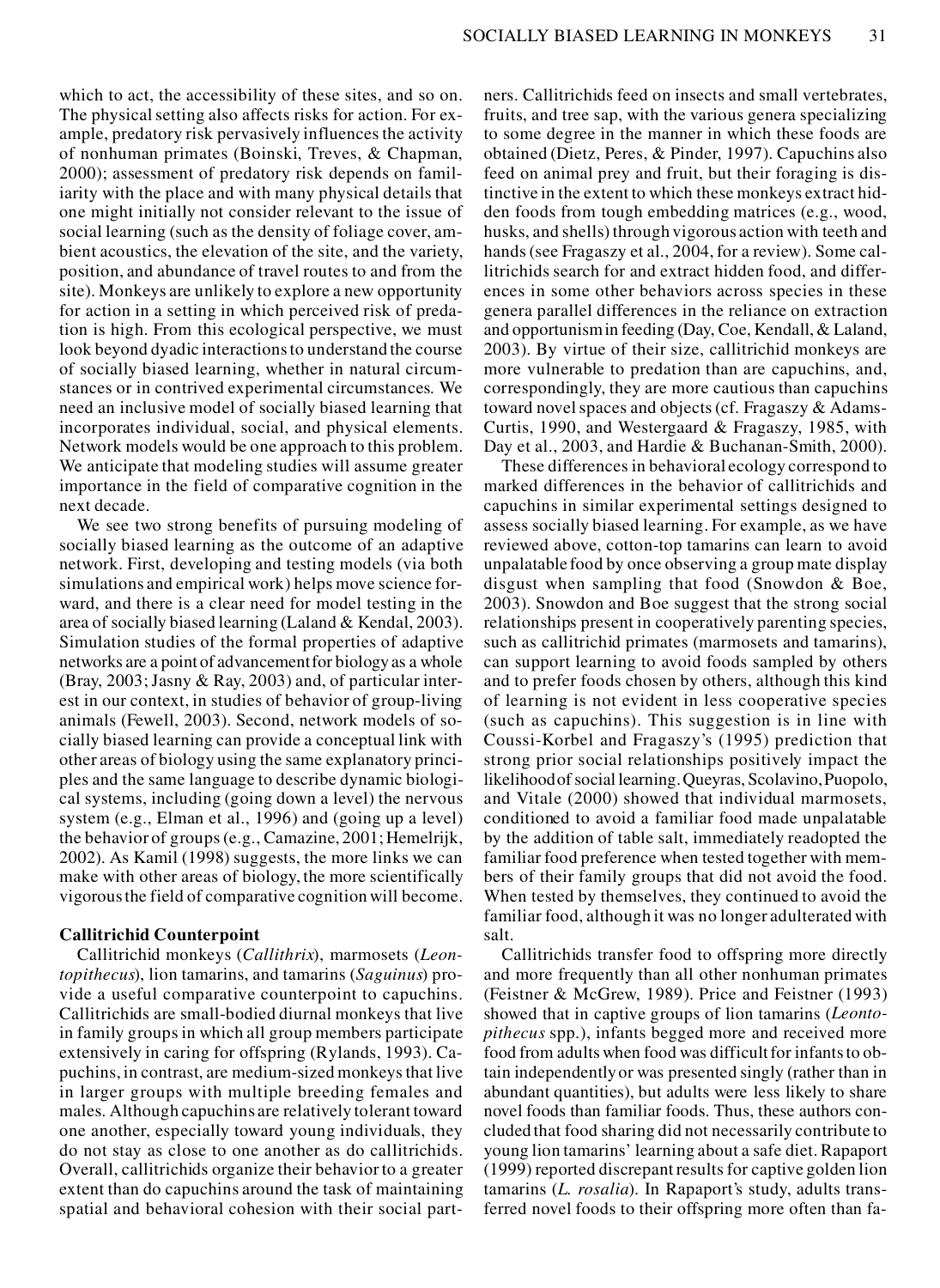miliar foods, and youngsters were more likely to consume a novel food if it was provided to them by an adult than if they encountered it on their own. The discrepancies may reflect species differences; Price and Feistner included just one *L. rosalia* in their sample of 17 infant *Leontopithecus*. Even more striking than the bias to transfer novel foods is the practice of wild adult golden lion tamarins, which have been seen, three separate times, to give a food-transfer call after they searched briefly in a crevice or hole, wait there until the offspring arrived at the site, then move aside and let the offspring search for, find, and consume the prey item at that site (Rapaport  $\&$ Ruiz-Miranda, 2002). This species, which among callitrichids relies the most on extracting hidden animal prey (Dietz et al., 1997), seems particularly likely to show strong social bias in learning what to eat and where to find it.

Callitrichid species are often found in mixed-species associations in nature (see Rylands, 1993, for a review). Hardie and Buchanan-Smith (2000) showed that tamarins living in mixed-species groups approached novel objects more quickly than those living in single-species groups. More generally, Hardie and Buchanan-Smith suggest, individual callitrichids can bias the activities of others even individuals of other species—by indicating the presence of food, the means to obtain it, and the presence of predators. Mixed-species groups of callitrichids, in captivity and in the wild, afford an interesting opportunity to study the occurrence and ecological value of socially biased learning in diverse ways (Buchanan-Smith & Hardie, 1997; Prescott & Buchanan-Smith, 1999).

Caldwell and Whiten (2003) investigated the contribution of two types of social context on how well common marmosets learned to slide a small door horizontally to gain access to food. Overall, the most effective situation for a marmoset to learn how to open the door was to be present with a skilled individual (9 of 12 learned in one group, and 8 of 11 in another group), although experience at taking the food from the box may provide some benefit for learning (more than 20% of the individuals with this experience solved the problem). Neither observation alone nor being present with another naive individual had a measurable effect on the probability of success. The authors note that the naive individuals present with a skilled individual paid close attention to the actions of the skilled individual as it slid the door (and, one assumes, also to the movement of the door). In terms of the above-listed elements contributing to social learning, we suggest that what differentiated this group from the other groups was the value added to the door of the apparatus and its movement, which this group viewed and, perhaps, heard and felt at close range. Thus, in callitrichids, which exhibit pronounced tolerance of others during feeding, being close to another can aid in learning a new skill, even when the learner gains food without itself acting on the problem during this period (i.e., when it scrounges). This system can support directed social learning, in which particular individuals support learning

in particular others by acting together with them in close proximity (Coussi-Korbel & Fragaszy, 1995). Caldwell and Whiten also point out that, so long as individuals can continue to scrounge, they do not have a strong reason to act themselves. It is necessary to test individuals in the absence of skilled solvers to determine if naive individuals have learned to solve a problem themselves.

Day et al. (2003) examined the behavior of three genera of callitrichids—*Leontopithecus* (three species), *Callithrix* (two species), and *Saguinus* (two species) presented with a novel extractive foraging task (retrieving raisins from a small opaque box). Lion tamarins (*Leontopithecus* spp.) contacted the boxes more quickly, manipulated the boxes the most, were most successful at retrieving the raisins, and (most important for our purposes) were most visually attentive to others acting on the boxes. Marmosets were intermediate between lion tamarins and tamarins in these measures. Although the authors of this study did not assess socially biased learning directly, they suggest that visual attentiveness during exploration and exploitation of the food box by others is an indicator of the relative contribution of social partners to learning. They suggest that the behavioral differences across genera observed in their study, including social attentivenessto others feeding, most likely reflect the foraging strategies (extractive vs. nonextractive), extent of environmental variability (e.g., seasonality) in food resources, and home range size (reflecting dispersal of food) characteristic of these species in nature.

Our quick review suggests that callitrichids and capuchins experience similar sources of social bias in learning about the physical environment. Callitrichids, like capuchins, learn most effectively when they can act jointly with an experienced partner and when there is minimal risk of social conflict in doing so. Acting jointly with an experienced partner helps the naive individual overcome fear of the novel item or situation (particularly important for the more neophobic individuals), and close observation of relevant actions on relevant targets aids the naive individual to act in the right place itself, perhaps by increasing the value of these particular places to the individual. This is an adequate recipe for effective socially biased learning in most situations that these monkeys encounter in nature. The differences across the genera are also clearly evident: Callitrichids are more tolerant of the close proximity of others in their group than are capuchins, and they are more attentive to group members that are feeding. These are differences in degree, not in kind: Capuchins display the same characteristics as callitrichids, but social relationships and risk of social conflict play a larger role in determining which individuals will approach others.

## **Conclusions**

Monkeys are unlikely to imitate, and watching another monkey use an object as a tool does not directly lead a naive individual to the same discovery. However, when direct action on an object or substrate is sufficient to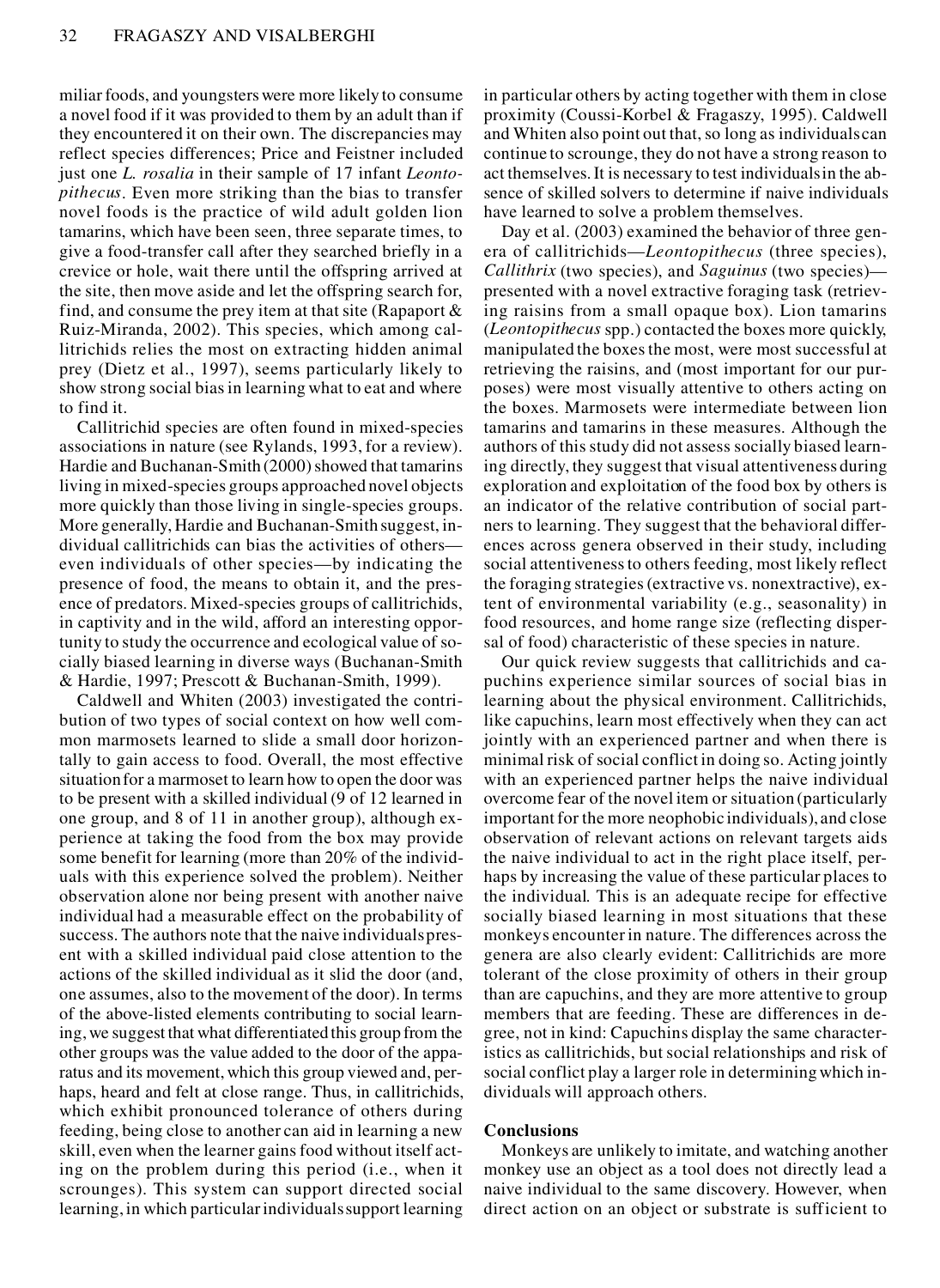solve a problem, then copresence with others solving the problem in a tolerant setting aids learning, primarily, it appears, by promoting investigation of the appropriate object. Social influence is likely to aid monkeys in learning about new foods in an indirect manner, by promoting sampling of any food in the vicinity where others are eating. Differences across individuals, settings, groups, species, and genera in the likelihood of social bias in learning reflect the degree of attention individuals devote to group mates and the degree to which individuals coordinate their behavior with each other in time and space.

Findings with callitrichids and capuchins illustrate these differences. When working to produce food, callitrichids are more likely than adult capuchins to exhibit close tolerance among group members. Callitrichids are more neophobic than capuchins; they are less likely to explore new places and new spaces and, therefore, less likely to discover new foods or to solve new manipulative problems on their own. Social coordination of activity thus has a stronger influence on individual discovery and subsequent learning in callitrichids than in capuchins.

The most general lesson we take from this work is that socially biased learning is not a unitary capacity; we cannot rank species according to the degree or complexity of social learning. Instead, we must consider variations in socially biased learning across species and populations in relation to the physical and social contexts in which animals are observed, and characteristics of the animals themselves that contribute to the likelihood that they will attend to others' actions and will attempt to act in the same way or in the same place (cf. Fragaszy & Visalberghi, 2001). In agreement with Lefebvre (2000) and West, King, and White (2003), we suggest that social influences on learning are best understood as part of a wider network of immediate influences on behavior and as grounded in individual development and ecology. Modeling social bias in learning as an outcome of an adaptive network may be a useful way to develop these ideas.

## **REFERENCES**

- ADDESSI, E., & VISALBERGHI, E. (2001). Social facilitation of eating novel foods in tufted capuchins (*Cebus apella*): Input provided by group members and responses affected in the observer. *[Animal Cog](http://www.ingentaconnect.com/content/external-references?article=/1435-9448^28^294L.297[aid=5771593])nition*, **4**[, 297-303.](http://www.ingentaconnect.com/content/external-references?article=/1435-9448^28^294L.297[aid=5771593])
- Addessi, E., & Visalberghi, E. (2002). *Capuchin monkeys (*Cebus apella*) do not match the food choice performed by a group member*. Unpublished manuscript.
- Boinski, S., Treves, A., & Chapman, C. (2000). A critical evaluation of the effects of predators on primates: Effects on group travel. In S. Boinski & P. Garber (Eds.), *On the move: How and why animals travel in groups* (pp. 43-72). Chicago: University of Chicago Press.
- Bray, D. (2003). Molecular networks: The top-down view. *[Science](http://www.ingentaconnect.com/content/external-references?article=/0036-8075^28^29301L.1864[aid=5771594])*, **301**[, 1864-1865.](http://www.ingentaconnect.com/content/external-references?article=/0036-8075^28^29301L.1864[aid=5771594])
- Buchanan-Smith, H., & Hardie, S. (1997). Tamarin mixed-species groups: An evaluation of a combined captive and field approach. *Folia Primatologica*, **68**, 272-286.
- CALDWELL, C., & WHITEN, A. (2003). Scrounging facilitates social learning in marmosets, *Callithrix jacchus*. *Journal of Comparative Psychology*, **65**, 1085-1092.
- Camazine, S. (2001). *Self-organization in biological systems*. Princeton: Princeton University Press.
- Cambefort, J. P. (1981). A comparative study of culturally transmitted patterns of feeding habits in the chacma baboon *Papio ursinus* and the vervet monkey *Cercopithecus aethiops*. *[Folia Primatologica](http://www.ingentaconnect.com/content/external-references?article=/0015-5713^28^2936L.243[aid=5771597])*, **36**, [243-263.](http://www.ingentaconnect.com/content/external-references?article=/0015-5713^28^2936L.243[aid=5771597])
- Coussi-Korbel, S., & Fragaszy, D. M. (1995). On the relation between social dynamics and social learning. *[Animal Behaviour](http://www.ingentaconnect.com/content/external-references?article=/0003-3472^28^2950L.1441[aid=28872])*, **50**, [1441-1453.](http://www.ingentaconnect.com/content/external-references?article=/0003-3472^28^2950L.1441[aid=28872])
- Custance, D. M., Whiten, A., & Bard, K. A. (1995). Can young chimpanzees (*Pan troglodytes*) imitate arbitrary actions? Hayes and Hayes (1952) revisited. *[Behaviour](http://www.ingentaconnect.com/content/external-references?article=/0005-7959^28^29132L.837[aid=892674])*, **132**, 837-859.
- Custance, D. [M.], Whiten, A., & Fredman, T. (1999). Social learning of an artificial fruit task in capuchin monkeys (*Cebus apella*). *[Journal of Comparative Psychology](http://www.ingentaconnect.com/content/external-references?article=/0735-7036^28^29113L.13[aid=892610])*, **113**, 13-23.
- DAY, R., COE, R., KENDAL, J., & LALAND, K. (2003). Neophilia, innovation and social learning: A study of intergeneric differences in callitrichid monkeys. *[Animal Behaviour](http://www.ingentaconnect.com/content/external-references?article=/0003-3472^28^2965L.559[aid=5293112])*, **65**, 559-571.
- DE WAAL, F. (1997). Food transfers through mesh in brown capuchins. *[Journal of Comparative Psychology](http://www.ingentaconnect.com/content/external-references?article=/0735-7036^28^29111L.370[aid=2756018])*, **111**, 370-378.
- DE WAAL, F., LUTTRELL, L., & CANFIELD, M. (1993). Preliminary data on voluntary food-sharing in brown capuchins. *[American Journal of](http://www.ingentaconnect.com/content/external-references?article=/0275-2565^28^2929L.73[aid=5771598]) [Primatology](http://www.ingentaconnect.com/content/external-references?article=/0275-2565^28^2929L.73[aid=5771598])*, **29**, 73-78.
- DIETZ, J., PERES, C., & PINDER, L. (1997). Foraging ecology and use of space in wild golden lion tamarins. *[American Journal of Primatol](http://www.ingentaconnect.com/content/external-references?article=/0275-2565^28^2941L.289[aid=4874472])ogy*, **41**[, 289-305.](http://www.ingentaconnect.com/content/external-references?article=/0275-2565^28^2941L.289[aid=4874472])
- Drapier, M., Addessi, E., & Visalberghi, E. (2003). Response of *Cebus apella* to foods flavored with familiar or novel odor. *[Interna](http://www.ingentaconnect.com/content/external-references?article=/0164-0291^28^2924L.295[aid=5771599])[tional Journal of Primatology](http://www.ingentaconnect.com/content/external-references?article=/0164-0291^28^2924L.295[aid=5771599])*, **24**, 295-315.
- Elman, J. L., Bates, E. A., Johnson, M. H., Karmiloff-Smith, A., Parisi, D., & Plunkett, K. (1996). *Rethinking innateness*. Cambridge, MA: MIT Press.
- Feistner, A., & McGrew, W. C. (1989). Food sharing in lion tamarins: Tests of three hypotheses. *[American Journal of Primatology](http://www.ingentaconnect.com/content/external-references?article=/0275-2565^28^2931L.211^20221[aid=2312714])*, **31**, 211- [221.](http://www.ingentaconnect.com/content/external-references?article=/0275-2565^28^2931L.211^20221[aid=2312714])
- Ferrari, P. F., Gallese, V., Rizzolatti, G., & Fogassi, L. (2003). Mirror neurons responding to the observation of ingestive and com municative mouth actions in the monkey ventral premotor cortex. *[Eu](http://www.ingentaconnect.com/content/external-references?article=/0953-816X^28^2917L.1703[aid=5771600])[ropean Journal of Neuroscience](http://www.ingentaconnect.com/content/external-references?article=/0953-816X^28^2917L.1703[aid=5771600])*, **17**, 1703-1714.

Fewell, J. (2003). Social insect networks. *Science*, **301**[, 1867-1870.](http://www.ingentaconnect.com/content/external-references?article=/0036-8075^28^29301L.1867[aid=5771601])

- FRAGASZY, D. M., & ADAMS-CURTIS, L. (1990). Challenge in captivity. In H. Box (Ed.), *Primate responses to environmental change* (pp. 239-264). London: Chapman & Hall.
- Fragaszy, D. M., Deputte, B. L., Hemery, C., & Johnson, M. H. (1998)*. Human-reared capuchins match familiar but not novel actions*. Unpublished manuscript.
- Fragaszy, D. M., Feuerstein, J. M., & Mitra, D. (1997). Transfers of food from adults to infants in tufted capuchins (*Cebus apella*). *[Jour](http://www.ingentaconnect.com/content/external-references?article=/0735-7036^28^29111L.194[aid=5771602])[nal of Comparative Psychology](http://www.ingentaconnect.com/content/external-references?article=/0735-7036^28^29111L.194[aid=5771602])*, **111**, 194-200.
- Fragaszy, D. M., Landau, K., & Leighty, K. (2001). *Inducing traditions in capuchin monkeys, Part I*. Unpublished raw data.
- Fragaszy, D. M., Landau, K., & Leighty, K. (2002). Inducing traditions in captive capuchins: Part I. In *Caring for primates. Abstracts of the XIX Congress of the International Primatological Society* (pp. 317-318)*.* Beijing: Mammalogical Society of China.
- Fragaszy, D. M., & Visalberghi, E. (1989). Social influences on the acquisition and use of tools in tufted capuchin monkeys (*Cebus apella*). *[Journal of Comparative Psychology](http://www.ingentaconnect.com/content/external-references?article=/0735-7036^28^29103L.159[aid=892616])*, **103**, 159-170.
- Fragaszy, D. M., & Visalberghi, E. (2001). Recognizing a swan: Socially-biased learning. *Psychologia*, **44**, 82-98.
- Fragaszy, D. M., Visalberghi, E., & Fedigan, L. M. (2004). *The com plete capuchin: The biology of the genus Cebus*. Cambridge: Cambridge University Press.
- Fragaszy, D. M., Visalberghi, E., & Galloway, A. (1997). Infant tufted capuchin monkeys' behaviour with novel foods: Opportunism, not selectivity. *[Animal Behaviour](http://www.ingentaconnect.com/content/external-references?article=/0003-3472^28^2953L.1337[aid=5771603])*, **53**, 1337-1343.
- Fragaszy, D. M., Vitale, A. F., & Ritchie, B. (1994). Variation among juvenile capuchins in social influences on exploration. *[American](http://www.ingentaconnect.com/content/external-references?article=/0275-2565^28^2932L.249[aid=5771604]) [Journal of Primatology](http://www.ingentaconnect.com/content/external-references?article=/0275-2565^28^2932L.249[aid=5771604])*, **32**, 249-260.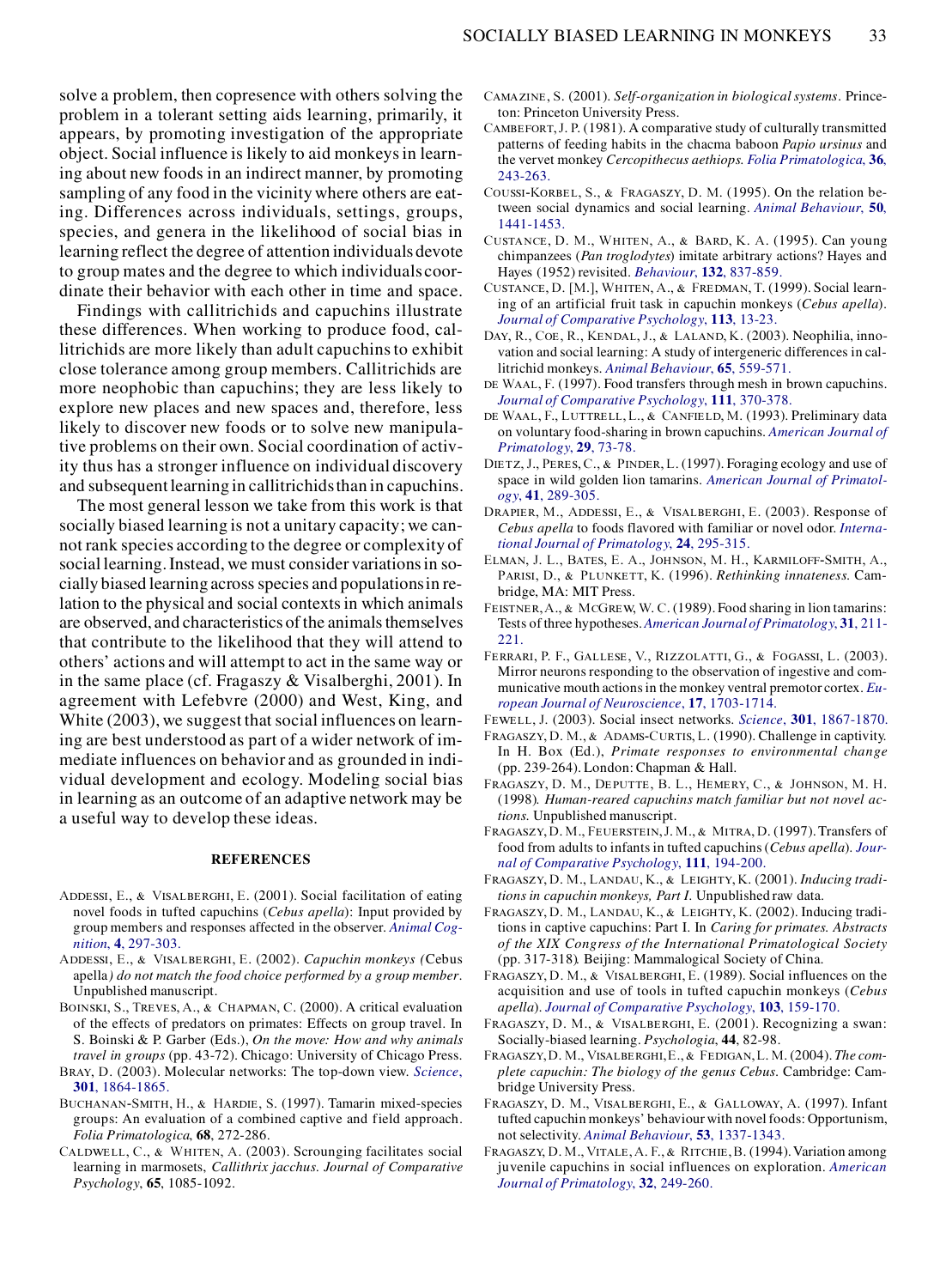- Gallese, V., Fadiga, L., Fogassi, L., & Rizzolatti, G. (1996). Action recognition in the premotor cortex. *Brain*, **119**[, 593-609.](http://www.ingentaconnect.com/content/external-references?article=/0006-8950^28^29119L.593[aid=296606])
- Galloway, A. (1998). *Social inducement of feeding and food prefer ences in pair-housed capuchin monkeys, Cebus apella*. Unpublished doctoral dissertation, University of Georgia.
- Goodall, J. (1964). Tool using and aimed throwing in a community of chimpanzees. *Nature*, **201**[, 1264-1266.](http://www.ingentaconnect.com/content/external-references?article=/0028-0836^28^29201L.1264[aid=2312710])
- Hardie, S., & Buchanan-Smith, H. (2000). Responses of captive single- and mixed-species groups of Saguinus to novel nonthreatening objects. *[International Journal of Primatology](http://www.ingentaconnect.com/content/external-references?article=/0164-0291^28^2921L.629[aid=5771605])*, **21**, 629-648.
- Hayes, K., & Hayes, C. (1952). Imitation in a home-reared chimpanzee. *[Journal of Comparative & Physiological Psychology](http://www.ingentaconnect.com/content/external-references?article=/0021-9940^28^2945L.450[aid=892629])*, **45**, [450-459.](http://www.ingentaconnect.com/content/external-references?article=/0021-9940^28^2945L.450[aid=892629])
- HEMELRIJK, C. (2002). Understanding social behaviour with the help of complexity science. *Ethology*, **108**[, 655-671.](http://www.ingentaconnect.com/content/external-references?article=/0179-1613^28^29108L.655[aid=5771606])
- HEMERY, C., FRAGASZY, D. M., & DEPUTTE, B. [L.] (1998). Humansocialized capuchins match objects but not actions*. Congress of the International Primatological Society: Abstracts*, **17**, 45.
- HERVÉ, N., & DEPUTTE, B. L. (1993). Social influence in manipulations of a capuchin monkey raised in a human environment: A preliminary case study. *Primates*, **34**[, 227-232.](http://www.ingentaconnect.com/content/external-references?article=/0032-8332^28^2934L.227[aid=5771607])
- HIKAMI, K. (1991). Social transmission of learning in Japanese monkeys (*Macaca fuscata*). In A.Ehara, T. Kimura, O. Takemaka, & M.Iwamoto (Eds.), *Primatology Today* (pp. 343-344)*.* Amsterdam: Elsevier.
- HIRATA, S., WATANABE, K., & KAWAI, M. (2001). "Sweet-potato washing" revisited. In T. Matsuzawa (Ed.), *Primate origins of human cognition and behavior* (pp. 487-509). Tokyo: Springer-Verlag.
- HUFFMAN, M. (1996). Acquisition of innovative cultural behaviors in nonhuman primates: A case study of stone handling, a socially transmitted behavior in Japanese macaques. In C. Heyes & B. Galef (Eds.), Animal social learning: The roots of culture (pp. 267-289). New York: Academic Press.
- HUFFMAN, M., & HIRATA, S. (2003). Biological and ecological foundations of primate behavioral tradition. In D. Fragaszy & S. Perry (Eds.), *The biology of traditions: Models and evidence* (pp. 267-296). Cambridge: Cambridge University Press.
- Itani, J., & Nishimura, A. (1973). The study of infrahuman culture in Japan. In E. W. Menzel, Jr. (Ed.), *Symposia of the Fourth International Congress of Primatology: Vol. 1* (pp. 20-26). Basel: Karger.
- Jasny, B., & Ray, L. (2003). Life and the art of networks. *[Science](http://www.ingentaconnect.com/content/external-references?article=/0036-8075^28^29301L.1863[aid=5771608])*, **301**, [1863.](http://www.ingentaconnect.com/content/external-references?article=/0036-8075^28^29301L.1863[aid=5771608])
- Kamil, A. (1998). On the proper definition of cognitive ethology. In R. Balda, I. Pepperberg, & A. Kamil (Eds.), *Animal cognition in nature* (pp. 1-28). New York: Academic Press.
- Kawai, M. (1965). Newly-acquired pre-cultural behavior of a natural troop of Japanese monkeys on Koshima Island. *[Primates](http://www.ingentaconnect.com/content/external-references?article=/0032-8332^28^296L.1[aid=5771560])*, **6**, 1-30.
- Kawamura, S. (1965). Sub-culture among Japanese macaques. In S. Kawamura & J. Itani (Eds.), *Monkeys and apes: Sociological studies* (pp. 237-289). Tokyo: Chuokoronsha.
- Klopfer, P. H. (1961). Observation learning in birds: The establishment of behavioral modes. *Behaviour*, **17**, 71-80.
- KUMMER, H., & GOODALL, J. (1985). Conditions of innovative behaviour in primates. *Philosophical Transactions of the Royal Society of London: Series B,* **308**, 203-214.
- LALAND, K., & KENDAL, J. (2003). What the models tell us about social learning. In D. Fragaszy & S. Perry (Eds.), *The biology of traditions: Models and evidence* (pp. 33-55)*.* Cambridge: Cambridge University Press.
- LEFEBVRE, L. (2000). Feeding innovations and their cultural transmission in bird populations. In C. Heyes & L. Huber (Eds.), *The evolution of cognition* (pp. 311-328). Cambridge, MA: MIT Press.
- LEPOIVRE, H., & PALLAUD, B. (1985). Social facilitation in a troop of guinea baboons (*Papio papio*) living in an enclosure. *[Behavioural](http://www.ingentaconnect.com/content/external-references?article=/0376-6357^28^2911L.405[aid=5771610]) Processes*, **11**[, 405-418.](http://www.ingentaconnect.com/content/external-references?article=/0376-6357^28^2911L.405[aid=5771610])
- McGrew, W. C. (1974). Tool use by wild chimpanzees in feeding upon driver ants. *[Journal of Human Evolution](http://www.ingentaconnect.com/content/external-references?article=/0047-2484^28^293L.501[aid=2295999])*, **3**, 501-508.
- McGrew, W. C., & Tutin, C. (1973). Chimpanzee tool use in dental grooming. *Nature*, **241**[, 477-478.](http://www.ingentaconnect.com/content/external-references?article=/0028-0836^28^29241L.477[aid=5771611])
- Mineka, S., & Cook, M. (1988). Social learning and acquisition of

snake fear responses in monkeys. In T. R. Zentall & B. G. Galef (Eds.), *Social learning: Psychological and biological perspectives* (pp. 51-73)*.* Hillsdale, NJ: Erlbaum.

- Myowa-Yamakoshi, M., & Matsuzawa, T. (1999). Factors influencing imitation of manipulatory actions in chimpanzees (*Pan troglodytes*). *[Journal of Comparative Psychology](http://www.ingentaconnect.com/content/external-references?article=/0735-7036^28^29113L.128[aid=892676])*, **113**, 128-136.
- Myowa-Yamakoshi, M., & Matsuzawa, T. (2000). Imitation of intentional manipulatory actions in chimpanzees. *[Journal of Compar](http://www.ingentaconnect.com/content/external-references?article=/0735-7036^28^29114L.381[aid=5178003])[ative Psychology](http://www.ingentaconnect.com/content/external-references?article=/0735-7036^28^29114L.381[aid=5178003])*, **114**, 381-391.
- PRESCOTT, M., & BUCHANAN-SMITH, H. (1999). Intra- and inter-species social learning of a novel food task in two species of tamarins. *International Journal of Comparative Psychology*, **12**, 71-92.
- PRICE, E., & FEISTNER, A. (1993). Food sharing in lion tamarins: Tests of three hypotheses. *[American Journal of Primatology](http://www.ingentaconnect.com/content/external-references?article=/0275-2565^28^2931L.211[aid=2312714])*, **31**, 211-221.
- Queyras, A., Scolavino, M., Puopolo, M., & Vitale, A. (2000). Social influence on induced food preference in common marmosets (*Callithrix jacchus*). *Folia [Primatologica](http://www.ingentaconnect.com/content/external-references?article=/0015-5713^28^2971L.367[aid=5771613])*, **71**, 367-374.
- Rapaport, L. (1999). Provisioning of young in golden lion tamarins (Callitrichidae, *Leontopithecus rosalia*): A test of the information hypothesis. *Ethology*, **105**[, 619-636.](http://www.ingentaconnect.com/content/external-references?article=/0179-1613^28^29105L.619[aid=5771614])
- Rapaport, L., & Ruiz-Miranda, C. (2002). Tutoring in wild golden lion tamarins. *[International Journal of Primatology](http://www.ingentaconnect.com/content/external-references?article=/0164-0291^28^2923L.1063[aid=5771615])*, **23**, 1063-1070.
- Rizzolatti, G., Fadiga, L., Gallese, V., & Fogassi, L. (1996). Premotor cortex and the recognition of motor actions. *[Cognitive Brain](http://www.ingentaconnect.com/content/external-references?article=/0926-6410^28^293L.131[aid=296590]) Research*, **3**[, 131-141.](http://www.ingentaconnect.com/content/external-references?article=/0926-6410^28^293L.131[aid=296590])
- Rylands, A. (1993). *Marmosets and tamarins: Systematics, behaviour, and ecology*. Oxford: Oxford University Press.
- SNOWDON, C., & BOE, C. (2003). Social communication about unpalatable foods in tamarins (*Saguinus oedipus*). *[Journal of Compar](http://www.ingentaconnect.com/content/external-references?article=/0735-7036^28^29117L.142[aid=5771564])[ative Psychology](http://www.ingentaconnect.com/content/external-references?article=/0735-7036^28^29117L.142[aid=5771564])*, **117**, 142-148.
- Tomasello, M., Kruger, A. C., & Ratner, H. H. (1993). Cultural learning. *[Behavioral & Brain Sciences](http://www.ingentaconnect.com/content/external-references?article=/0140-525X^28^2916L.495[aid=17499])*, **16**, 495-552.
- Visalberghi, E. (1990). Tool use in capuchin monkeys. *[Folia Prima](http://www.ingentaconnect.com/content/external-references?article=/0015-5713^28^2954L.146[aid=5771616])tologica*, **54**[, 146-154.](http://www.ingentaconnect.com/content/external-references?article=/0015-5713^28^2954L.146[aid=5771616])
- Visalberghi, E. (1993). Capuchin monkeys: A window into tool use in apes and humans. In K. Gibson & T. Ingold (Eds.), *Tools, language, and cognition in human evolution* (pp. 138-150). Cambridge: Cambridge University Press.
- Visalberghi, E., & Addessi, E. (2000a). Response to changes in food palatability in tufted capuchin monkeys, *Cebus apella*. *[Animal Be](http://www.ingentaconnect.com/content/external-references?article=/0003-3472^28^2959L.231[aid=5771617])haviour*, **59**[, 231-238.](http://www.ingentaconnect.com/content/external-references?article=/0003-3472^28^2959L.231[aid=5771617])
- VISALBERGHI, E., & ADDESSI, E. (2000b). Seeing group members eating a familiar food enhances the acceptance of novel foods in capuchin monkeys. *[Animal Behaviour](http://www.ingentaconnect.com/content/external-references?article=/0003-3472^28^2960L.69[aid=5771618])*, **60**, 69-76.
- VISALBERGHI, E., & ADDESSI, E. (2001). Acceptance of novel foods in capuchin monkeys: Do specific social facilitation and visual stimulus enhancement play a role? *[Animal Behaviour](http://www.ingentaconnect.com/content/external-references?article=/0003-3472^28^2962L.567[aid=5771619])*, **62**, 567-576.
- Visalberghi, E., & Fragaszy, D. M. (1990a). Do monkeys ape? In S. T. Parker & K. R. G. Gibson (Eds.), *"Language" and intelligence in monkeys and apes* (pp. 247-273). Cambridge: Cambridge University Press.
- Visalberghi, E., & Fragaszy, D. M. (1990b). Food-washing behaviour in tufted capuchin monkeys (*Cebus apella*) and crabeating macaques, *Macaca fascicularis*. *[Animal Behaviour](http://www.ingentaconnect.com/content/external-references?article=/0003-3472^28^2940L.829[aid=5771620])*, **40**, 829-836.
- Visalberghi, E., & Fragaszy, D. [M.] (1995). The behaviour of ca puchin monkeys, *Cebus apella*, with novel food: The role of social context. *[Animal Behaviour](http://www.ingentaconnect.com/content/external-references?article=/0003-3472^28^2949L.1089[aid=5771621])*, **49**, 1089-1095.
- Visalberghi, E., & Fragaszy, D. [M.] (2002). Do monkeys ape? Ten years later. In K. Dautenhahn & C. Nehaniv (Eds.), *Imitation in animals and artifacts* (pp. 471-479). Cambridge, MA: MIT Press.
- Visalberghi, E., Janson, C. H., & Agostini, I. (2003). Response toward novel foods and novel objects in wild *Cebus apella*. *[Interna](http://www.ingentaconnect.com/content/external-references?article=/0164-0291^28^2924L.653[aid=5771622])[tional Journal of Primatology](http://www.ingentaconnect.com/content/external-references?article=/0164-0291^28^2924L.653[aid=5771622])*, **24**, 653-675.
- Visalberghi, E., Valente, M., & Fragaszy, D. [M.] (1998). Social context and consumption of unfamiliar foods by capuchin monkeys (*Cebus apella*) over repeated encounters. *[American Journal of Pri](http://www.ingentaconnect.com/content/external-references?article=/0275-2565^28^2945L.367[aid=5771623])matology*, **45**[, 367-380.](http://www.ingentaconnect.com/content/external-references?article=/0275-2565^28^2945L.367[aid=5771623])
- Voelkl, B., & Huber, L. (2000). True imitation in marmosets. *[Animal](http://www.ingentaconnect.com/content/external-references?article=/0003-3472^28^2960L.195[aid=5771542]) [Behaviour](http://www.ingentaconnect.com/content/external-references?article=/0003-3472^28^2960L.195[aid=5771542])*, **60**, 195-202.